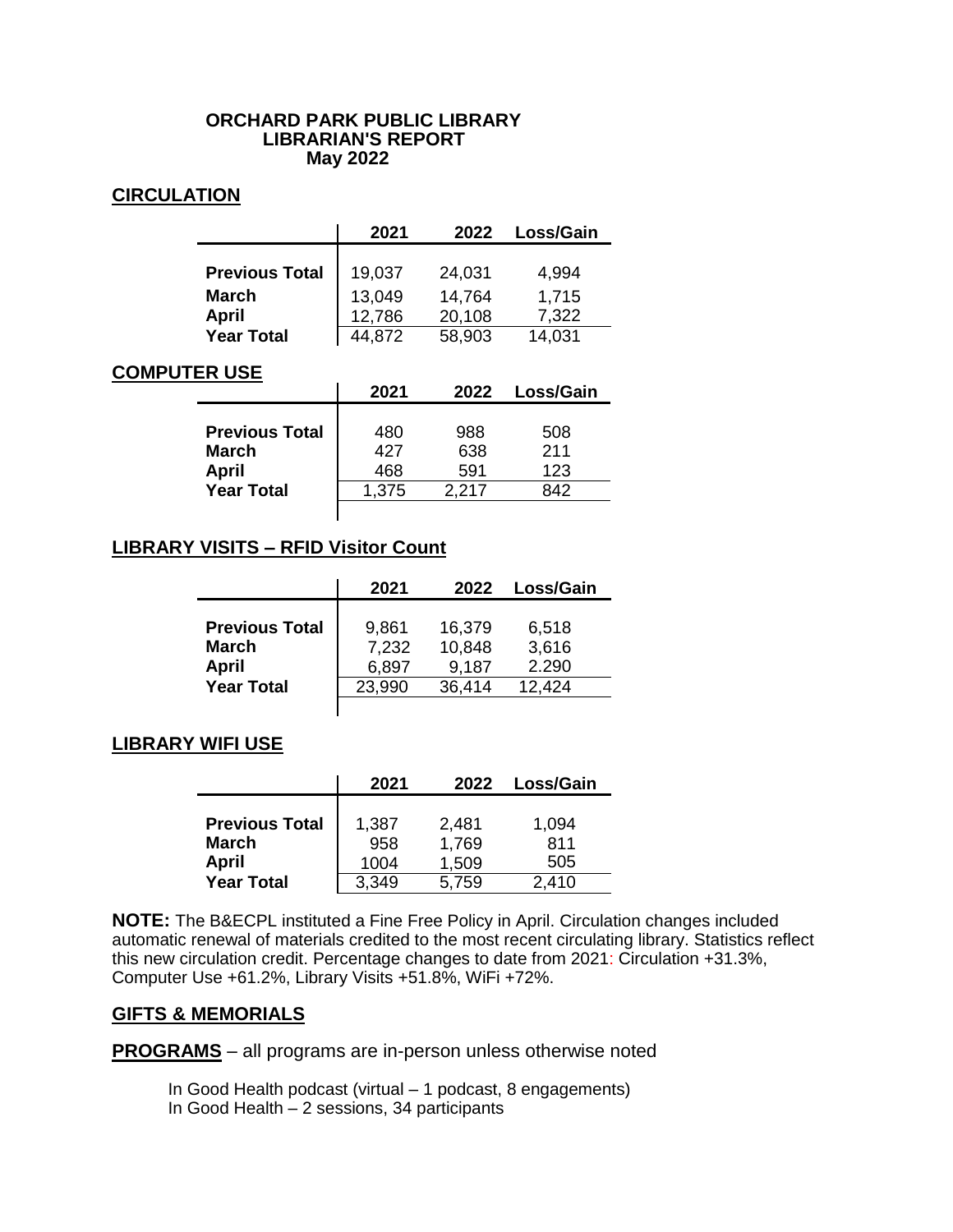### **LIBRARIAN'S REPORT May 2022** Page 2

Orchard Park Library Book Club - 6 Adult Local Author series:  *Secret Buffalo*, 3/22/22 - 10  *The Day the Buffalo River Burned*, 4/26/22 - 12 Storytime: Baby – 6 sessions, attendees 111 Toddler – 6 sessions, attendees 137 Pre-K – 12 sessions, attendees 228 Bonus Friday Storytime – 5 sessions, attendees 158 Evening Storytime – 7 attendees Make It Monday – 6 sessions, 195 Take and Make – 2 projects, 170 Spring Egg Hunt - 420 Paws for Love – 2 sessions, 22 Lego Club – 4 sessions, 45 Scavenger Hunts – 240 Love Your Library Month craft – 498 Juvenile Author visit: Pancho Power!, 4/13/22 - 16 Teen Book Boxes – 15 Teen Advisory Group – 6 Teen take and Make - 16 OP Library Book Club – 2 sessions, 13 Tech Know Lab Computer Class – 7 One on one tech trainer sessions – 15 sessions, 27 Knitting Club – 9 sessions, 36 Read Down Your Fines (last) 13

### **GROUP VISITS TO THE LIBRARY**:

Adult Group Home visits: none Girl Scouts – badge class - 12 Classroom visits: OP CO-OP Pre-K, 2 visits, 35 South Davis Pre-K, 24

#### **OUTREACH:**

none

#### **SPECIAL PROMOTIONS**

April Poetry Month Contest, 3 winners

#### **SPECIAL EXHIBITS**

#### **DISPLAY CASE**

March – Local Artist showcase Michael Allman April – Local Artist showcase Linda Hall

### **MEETING ROOM USE**

Meeting Room and Front Foyer - 74